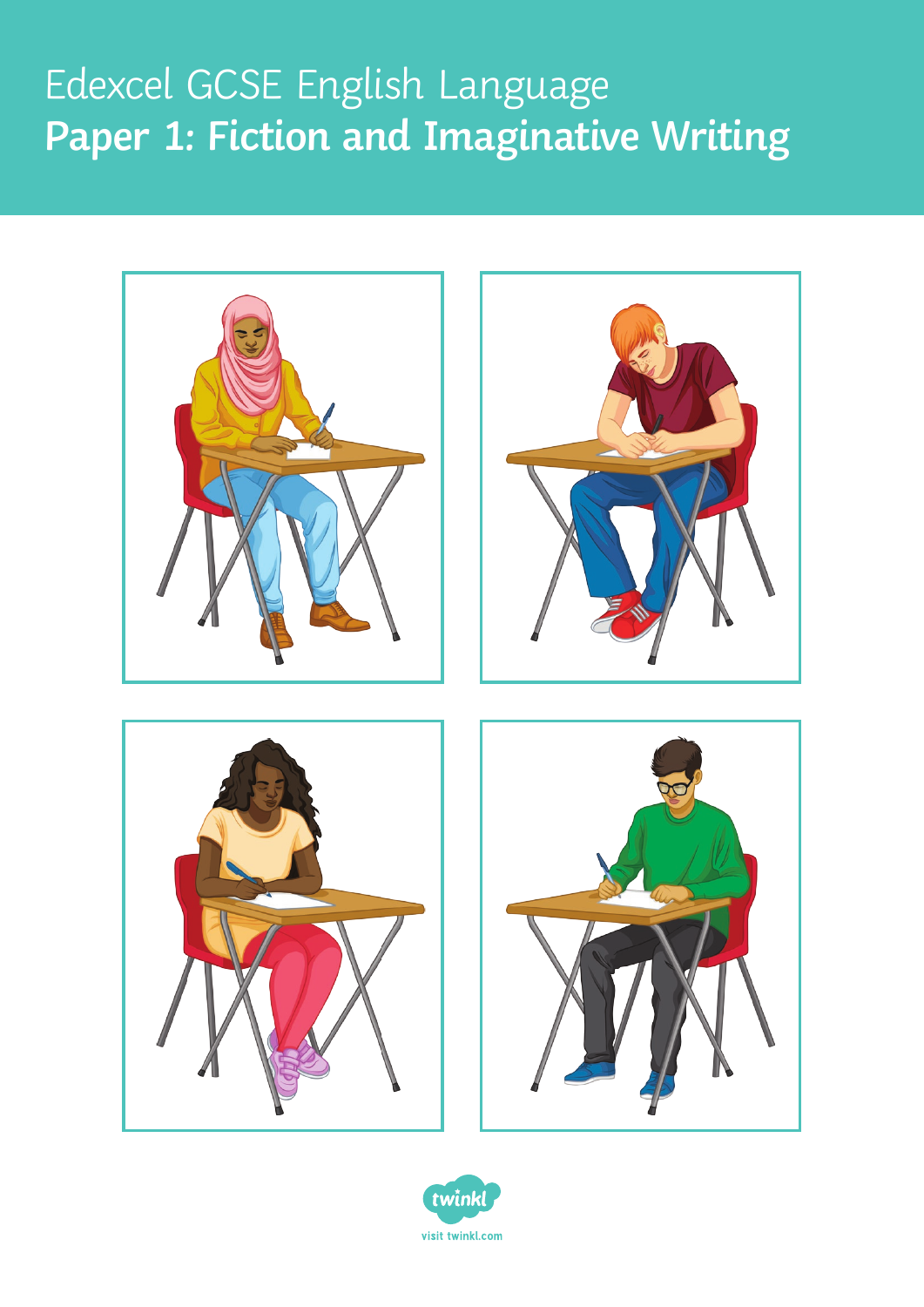## **Contents**

| Assessment Objectives            | $\mathbf{1}$     |
|----------------------------------|------------------|
| Overview of the Exam             | $\overline{2}$   |
| Paper 1, Section A: The Text     | 3                |
| Paper 1, Section A: Question 1   | 5                |
| Paper 1, Section A: Question 2   | $\boldsymbol{6}$ |
| Paper 1, Section A: Question 3   | $\overline{7}$   |
| Paper 1, Section A: Question 4   | 9                |
| Paper 1, Section B: Question 5/6 | 11               |
| Final Tips                       | 13               |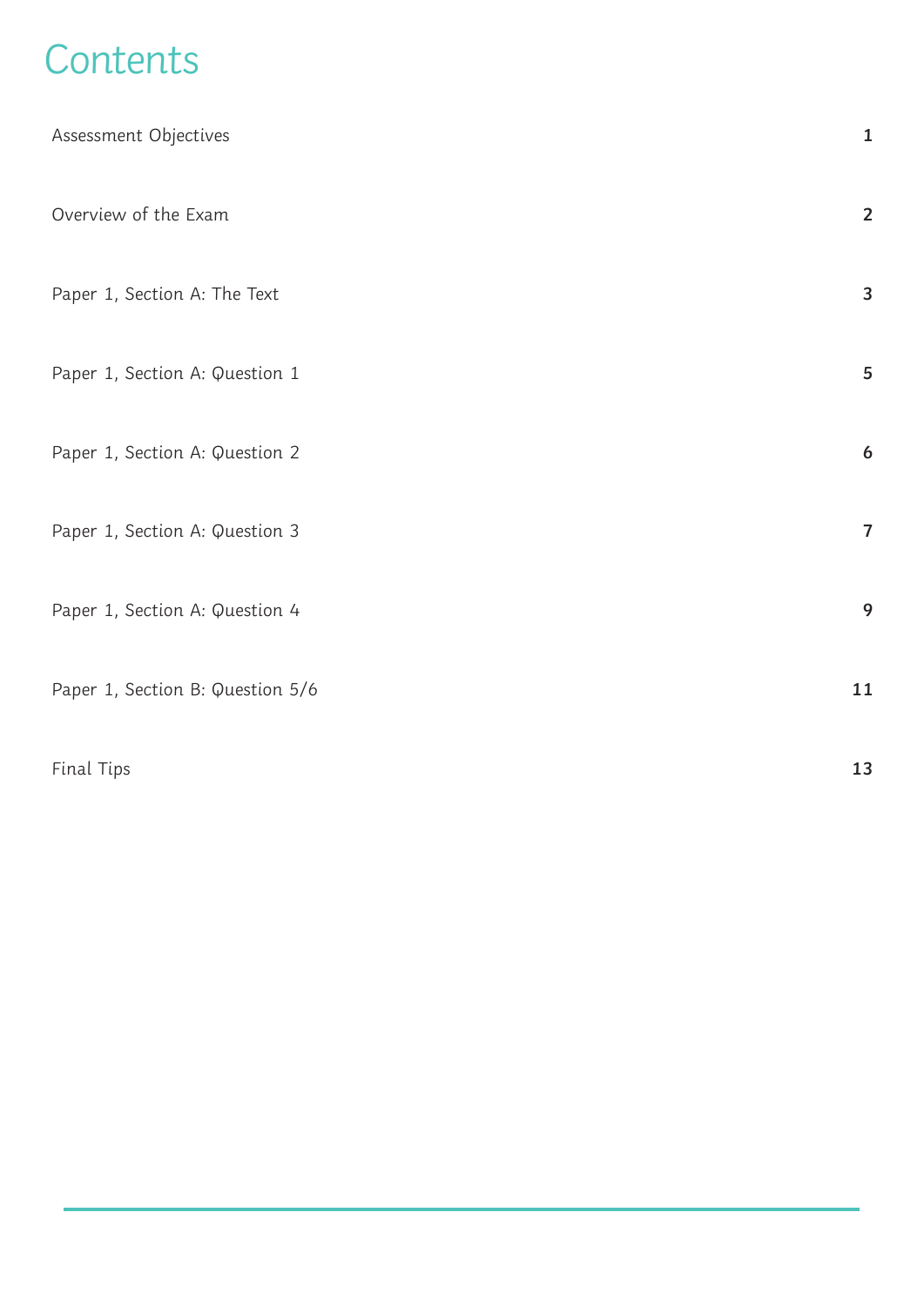## Assessment Objectives

This exam will test you on the following skills. Each question will have a different assessment focus.

#### **Reading:**

| AO1             | · Identify and interpret explicit and implicit information and ideas.                                                                                                            |
|-----------------|----------------------------------------------------------------------------------------------------------------------------------------------------------------------------------|
|                 | · Select and synthesise evidence from different texts.                                                                                                                           |
| AO <sub>2</sub> | · Explain, comment on and analyse how writers use language and structure to achieve<br>effects and influence readers, using relevant subject terminology to support their views. |
| AO <sub>3</sub> | • Compare writers' ideas and perspectives, as well as how these are conveyed, across two or<br>more texts. (Not assessed in this exam.)                                          |
| AO4             | · Evaluate texts critically and support this with appropriate textual references.                                                                                                |

#### **Writng:**

| AO <sub>5</sub> | • Communicate clearly, effectively and imaginatively, selecting and adapting tone, style and<br>register for different forms, purposes and audiences. |
|-----------------|-------------------------------------------------------------------------------------------------------------------------------------------------------|
|                 | • Organise information and ideas, using structural and grammatical features to support<br>coherence and cohesion of texts.                            |
| AO <sub>6</sub> | • Candidates must use a range of vocabulary and sentence structures for clarity, purpose<br>and effect, with accurate spelling and punctuation.       |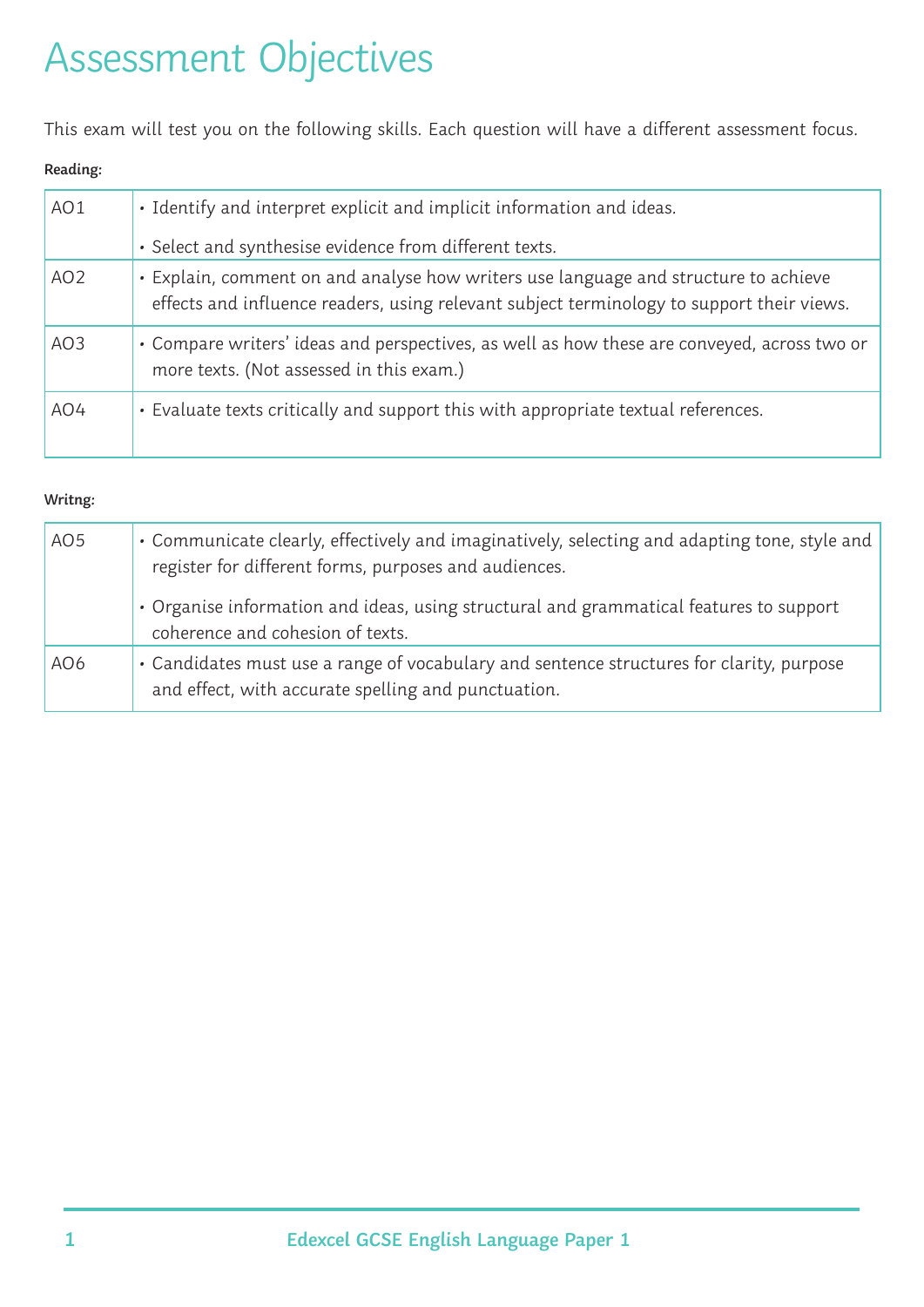## Overview of the Exam

## **Paper 1: Fiction and Imaginative Writing**

**Date and time:**

**Duration:** 1 hour 45 minutes

**Marks:** 64

**Weighting:** 40% of total GCSE grade

**Section 1: Reading** and answering four questions on a pre-19th century fiction extract. (24 marks)

**Section 2:** A choice of two fiction **writing** tasks. (40 marks)

#### **Suggested breakdown of marks and timings:**

| <b>Task</b>        | <b>Marks</b> | Suggested timing  |
|--------------------|--------------|-------------------|
| Reading text       | N/A          | 8 minutes         |
| Question 1         | 1 mark       | 2 minutes         |
| (AO1)              |              |                   |
| Question 2         | 2 marks      | 5 minutes         |
| (AO1)              |              |                   |
| Question 3         | 6 marks      | 10 minutes        |
| (AO2)              |              |                   |
| Question 4         | 15 marks     | 25 minutes        |
| (AO4)              |              |                   |
| Question 5/6       | 40 marks     | 45 minutes        |
| (AO5 and AO6)      |              |                   |
| Checking your work | N/A          | 10 minutes        |
|                    |              |                   |
| Total              | 64 marks     | 1 hour 45 minutes |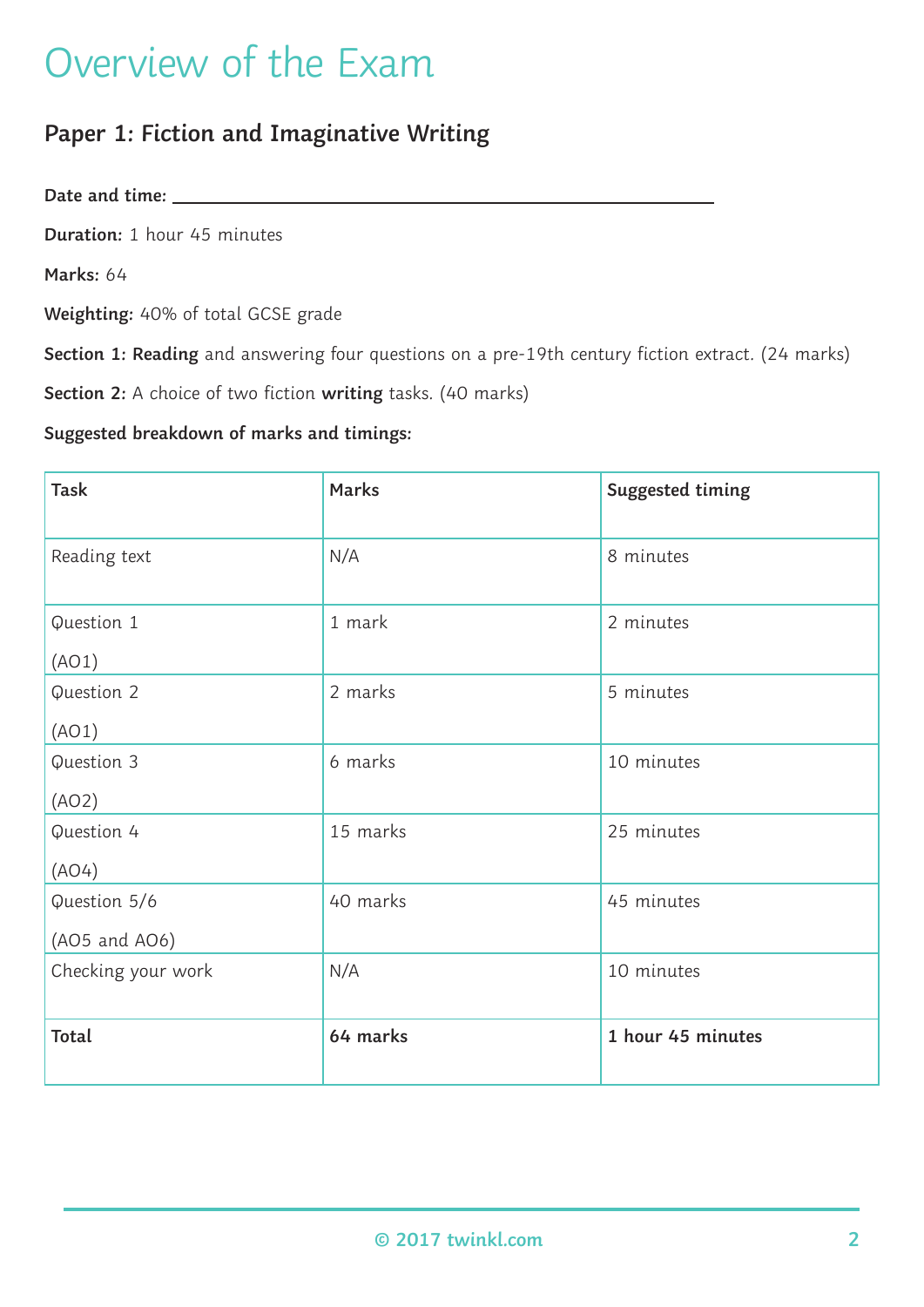## Section A: **The Text**

### **The Facts**

#### **What will I need to do?**

Read an extract from a 19th century piece of fiction (novel or short story). Any particularly unusual words will be marked with an asterisk and explained in a glossary at the bottom of the text.

**Suggested time spent:** 8 minutes.

**Top tips:**

- Don't skim through the text first time round make sure you read it carefully.
- If there are any words or phrases you don't understand, try to use their context in the writing to work out their meaning.
- Remember that you can write on the text as you go through it.

### **Sample Text**

The following is an extract from the middle of a novel published in 1861. The narrator, Pip, lives in London. His friend Herbert, with whom he shares rooms, is out of town when one night Pip receives an unexpected visitor.



#### **Great Expectations: Charles Dickens**

1 Business had taken Herbert on a journey to Marseilles. I was alone, and had a dull sense of being alone. Dispirited and anxious, long hoping that tomorrow or next week would clear my way, and long disappointed, I sadly missed the cheerful face and ready response of my friend.

It was wretched weather; stormy and wet, stormy and wet; and mud, mud, mud, deep in all

- 5 the streets. Day after day, a vast heavy veil had been driving over London from the East, and it drove still, as if in the East there were an Eternity of cloud and wind. So furious had been the gusts, that high buildings in town had had the lead stripped off their roofs; and in the country, trees had been torn up, and sails of windmills carried away; and gloomy accounts had come in from the coast, of shipwreck and death. Violent blasts of rain had accompanied
- 10 these rages of wind, and the day just closed as I sat down to read had been the worst of all.

Alterations have been made in that part of the Temple\* since that time, and it has not now so lonely a character as it had then, nor is it so exposed to the river. We lived at the top of the last house, and the wind rushing up the river shook the house that night, like discharges of cannon, or breakings of a sea. When the rain came with it and dashed against the windows,

15 I thought, raising my eyes to them as they rocked, that I might have fancied myself in a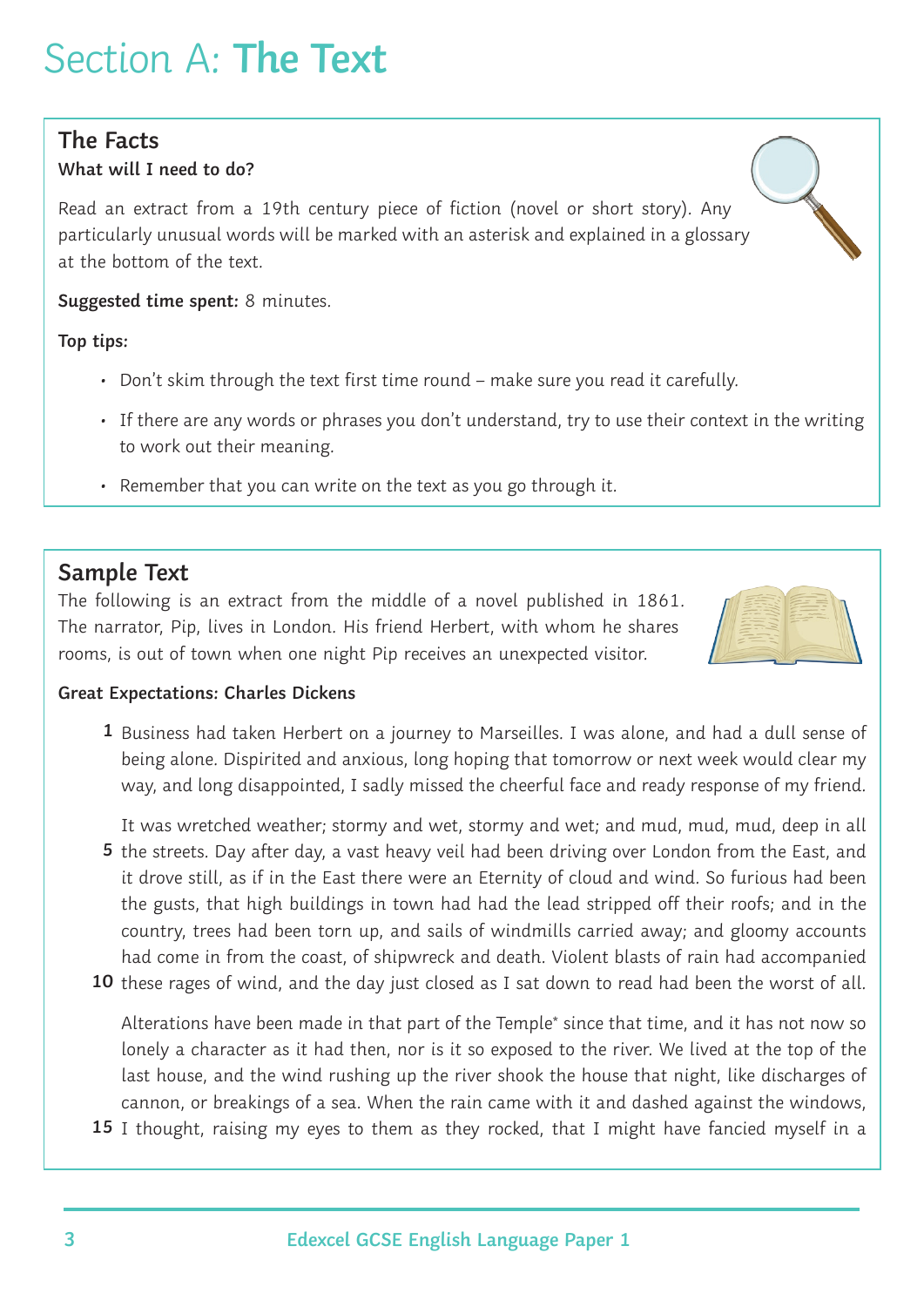storm-beaten lighthouse. Occasionally, the smoke came rolling down the chimney as though it could not bear to go out into such a night; and when I set the doors open and looked down the staircase, the staircase lamps were blown out; and when I shaded my face with my hands and looked through the black windows (opening them ever so little was out of the question

20 in the teeth of such wind and rain), I saw that the lamps in the court were blown out, and that the lamps on the bridges and the shore were shuddering, and that the coal-fires in barges on the river were being carried away before the wind like red-hot splashes in the rain.

I read with my watch upon the table, purposing to close my book at eleven o'clock. As I shut it, Saint Paul's, and all the many church-clocks in the City — some leading, some

25 accompanying, some following — struck that hour. The sound was curiously flawed by the wind; and I was listening, and thinking how the wind assailed\*\* and tore it, when I heard a footstep on the stair.

What nervous folly made me start, and awfully connect it with the footstep of my dead sister, matters not. It was past in a moment, and I listened again, and heard the footstep stumble

30 in coming on. Remembering then, that the staircase-lights were blown out, I took up my reading-lamp and went out to the stair-head. Whoever was below had stopped on seeing my lamp, for all was quiet.

"There is someone down there, is there not?" I called out, looking down.

"Yes," said a voice from the darkness beneath.

"What floor do you want?" **35**

"The top. Mr. Pip."

"That is my name. — There is nothing the matter?"

"Nothing the matter," returned the voice. And the man came on.

\*the Temple – buildings in central London where lawyers train, live and work.

\*\*Assailed - assaulted.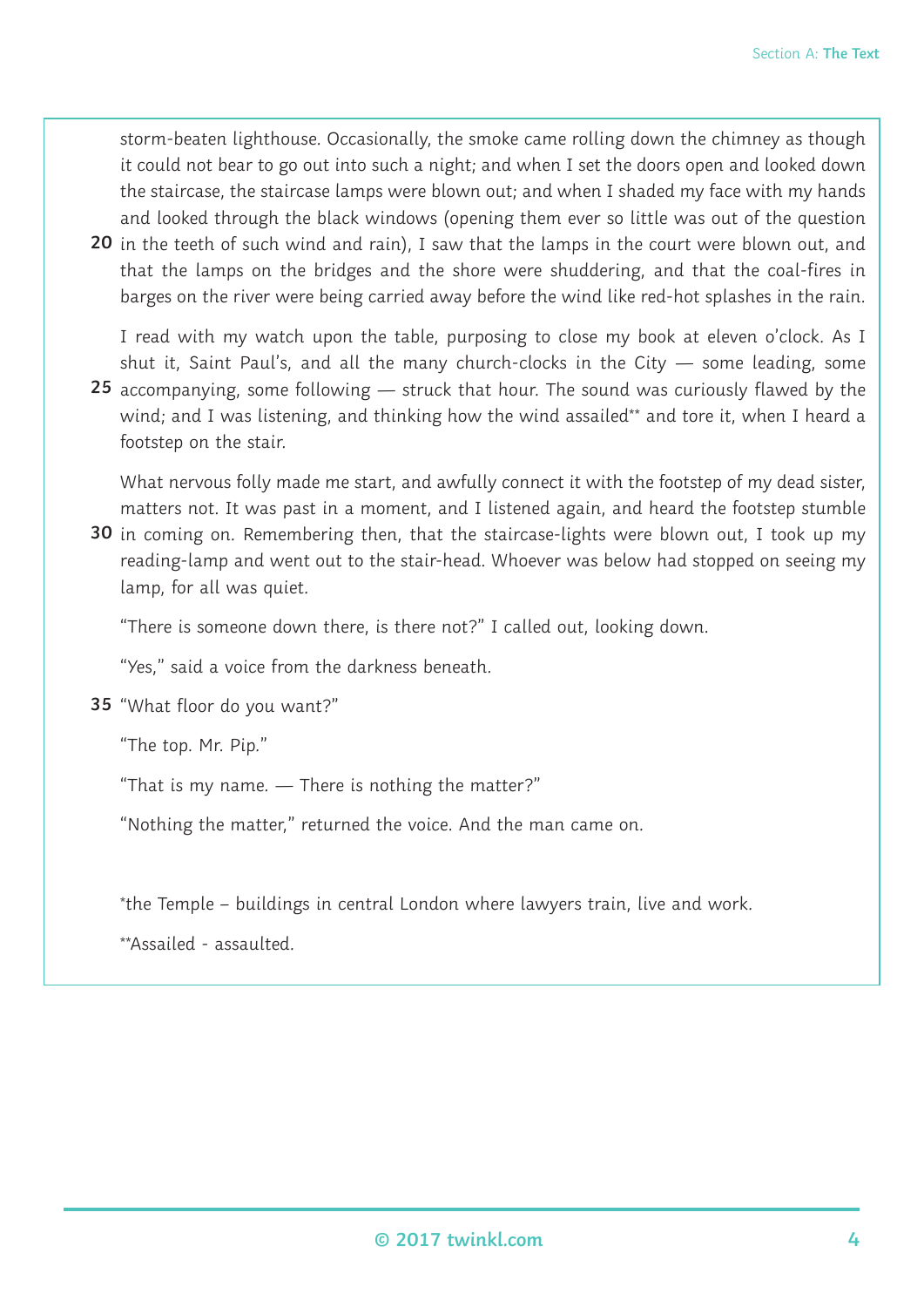### **The Facts**

**Worth:** 1 mark

**You will be tested on AO1.** (See p1. for details.)

**Suggested time spent:** 2 minutes

**What will I need to do?**

Locate a specific piece of information, such as a word or phrase, from the text.

#### **Top tips:**

- Read the question very carefully the examiner is looking for a precise detail.
- Use the line references to get to the appropriate piece of text quickly.
- Make sure you take your information from the text don't attempt to answer from memory!

### **Sample Question**

This question refers to the text on p3.

From lines 1 to 3, identify a phrase which explains why Herbert is not present.

### **Sample Answer**

Read the following answer to the sample question. Do you think this is correct? If not,<br>what do you think is the correct answer?<br>"I was alone and had all interest in the sample of the sample of the sample of the sample of what do you think is the correct answer?

**"I was alone, and had a dull sense of being alone."**



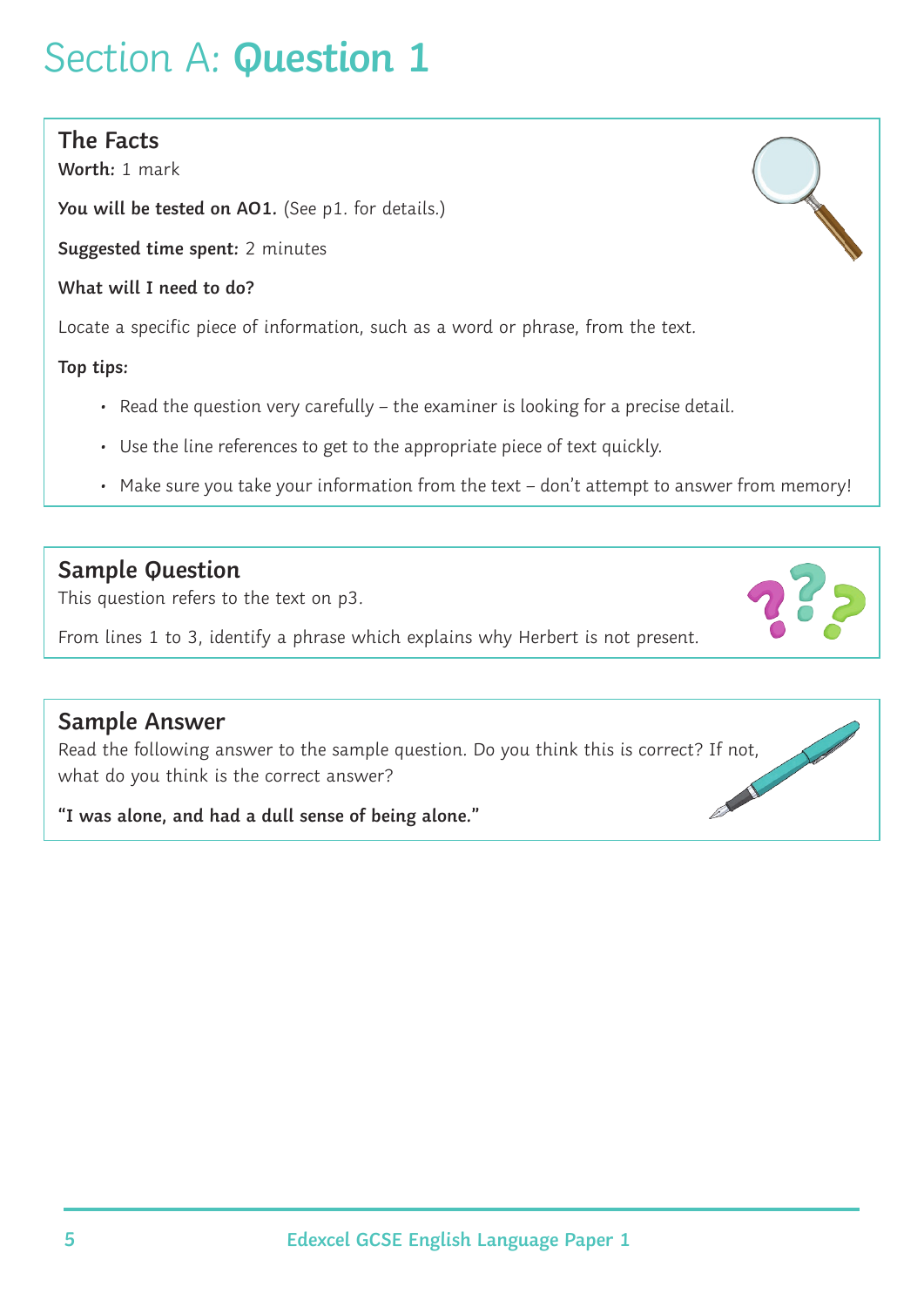### **The Facts**

**Worth:** 2 marks

**You will be tested on AO1.** (See p1. for details.)

**Suggested time spent:** 5 minutes

#### **What will I need to do?**

Locate two pieces of information in the text. There may be more than two available, and the information may be surface meaning (such as a fact) or implied meaning (such as a suggestion or hint). You can use specific quotations from the text or your own words, or both.

#### **Top tips:**

- Only give two pieces of information this is a two mark question so don't spend a long time on it.
- Make sure that your two points are different don't say the same thing in different ways!
- Read carefully for implied meaning.
- Use the line references to get to the appropriate piece of text quickly.
- Make sure you take your information from the text don't attempt to answer from memory!

## **Sample Question**

This question refers to the text on p3.

From lines 4 to 10, give two examples of how the storm is violent.

## **Sample Answer**

Read the following answers to the sample question. Do you think they are correct? If not, how would you change them?

- **1. "high buildings in town had had the lead stripped off their roofs"**
- **2. Houses have lost the leading from their roofs because the storm is so bad.**



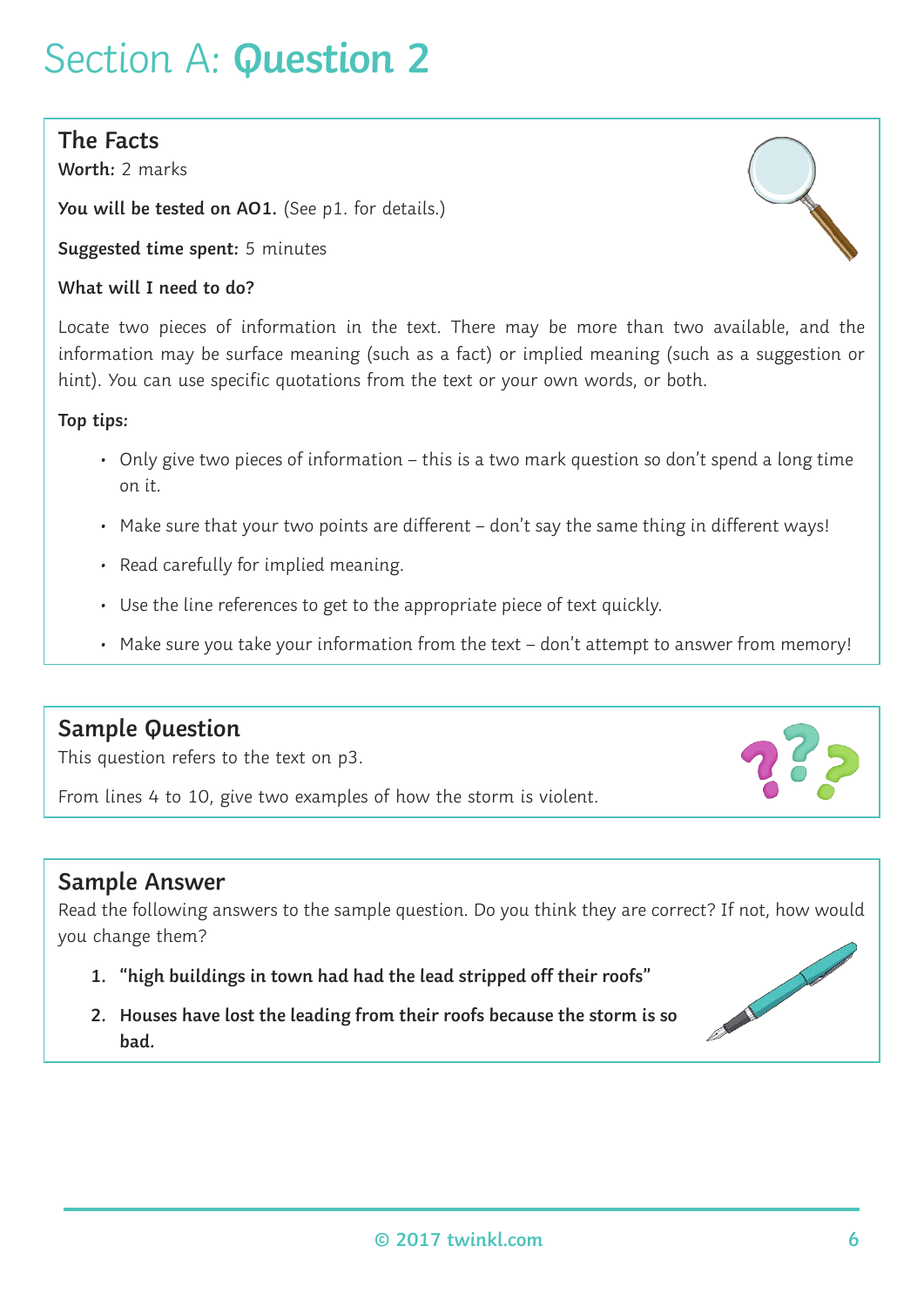### **The Facts**

**Worth:** 6 marks

**You will be tested on AO2.** (See p1. for details.)

**Suggested time spent:** 10 minutes

#### **What will I need to do?**

Identify and analyse how the writer uses words, phrases, rhetorical and structural devices to create particular effects. You will need to quote from the text directly and you will need to explain how the quotations you have chosen make your points.

#### **Top tips:**

- Make sure you refer to both language and structure in your answer you can't get high marks if you don't reference both.
- Use the line references to get to the appropriate piece of text quickly.
- Highlight on the text words or phrases you think you may use in your answer.
- Remember to use short, precise quotations from the text.
- It's not enough to just identify the techniques being used you must explain how they are effective.

## **Sample Question**

This question refers to the text on p3.

From lines 11 to 22, how does the narrator use language and structure to convey the strength of the storm?

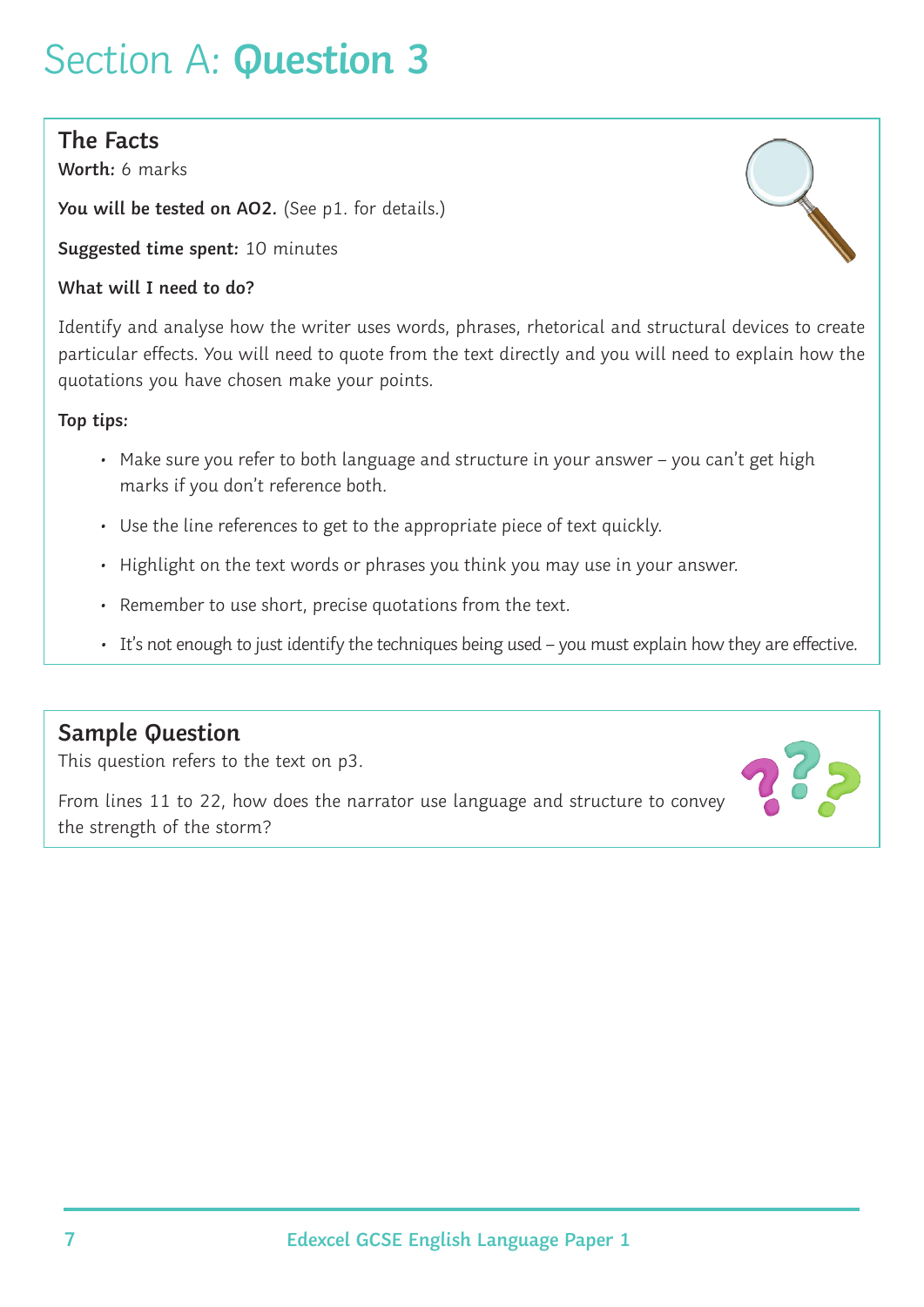### **Sample Answer**

Read the following answer to the sample question. What is good about it, and what needs improvement? Can you write a better answer?

**The narrator shows the storm is bad by saying "the wind rushing up the river shook the house that night" which shows that the wind is strong. He uses a simile: "like discharges of a cannon". He also says it is like being in a "storm-beaten lighthouse" which makes it sound scary. He says he could not go outside as the weather is too bad, and he says that the lamps have all gone out which shows how strong the storm is. He uses a simile at the end to show what the coal-fires looked like: "red-hot splashes".** 

### **Word Bank**

**The following phrases may be useful when writing your answer:**

The writer/narrator uses / refers to / employs…

The writer/narrator builds / creates / develops…

The writer/narrator creates a mood / atmosphere / sense / feeling of…

The use of simile / metaphor / personification / short sentences / ellipsis creates a sense of…

The pace / rhythm of the text increases/decreases here so that…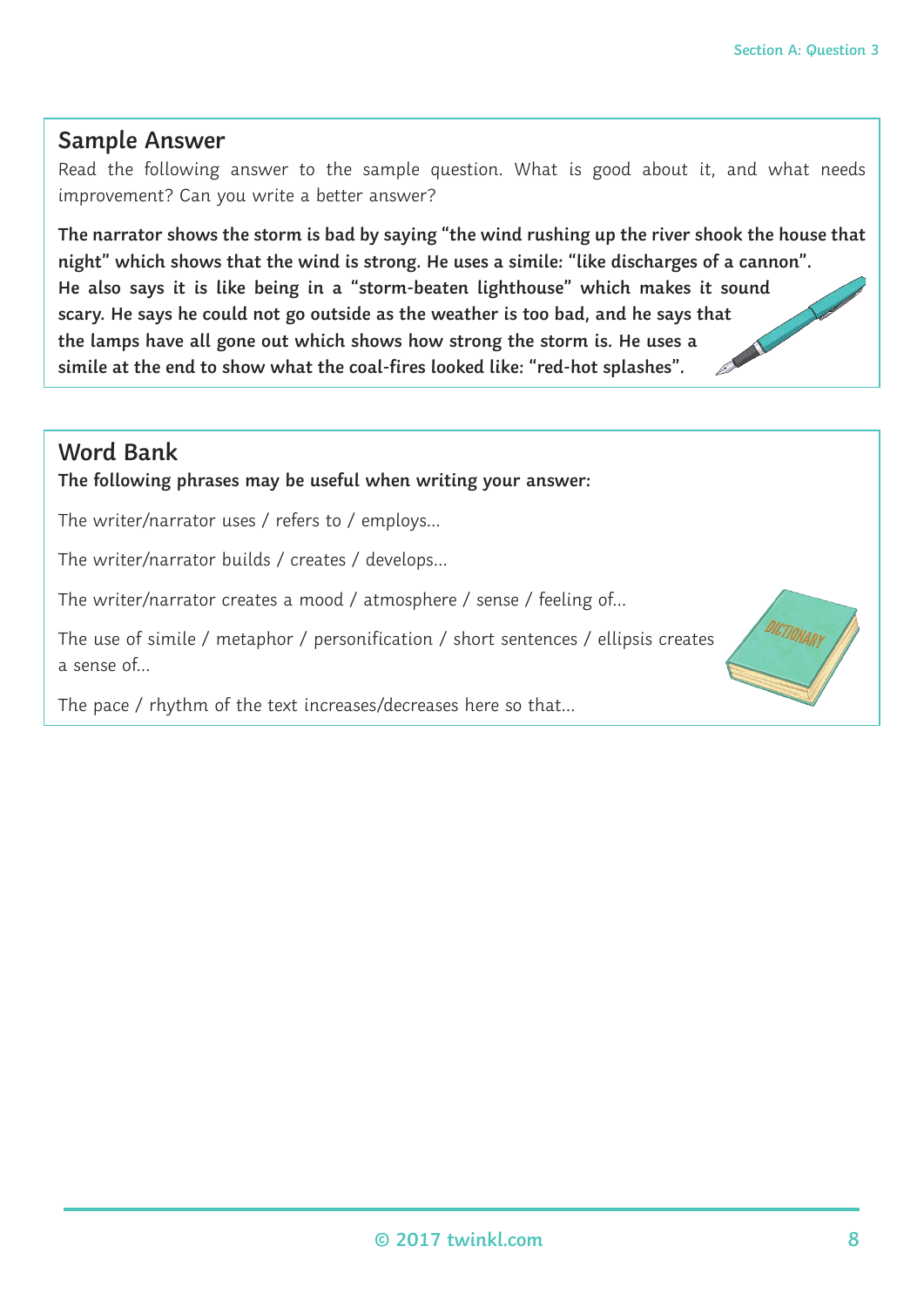### **The Facts**

**Worth:** 15 marks

**You will be tested on AO4.** (See p1. for details.)

**Suggested time spent:** 25 minutes

#### **What will I need to do?**

Evaluate how successful the writer has been throughout the entire text. This will involve referring to language and structural devices the writer uses, but you will also need to show how the writer builds an effect over the course of the piece. Your answer will need to have an overview of the text supplied, as well as an understanding of specific details. You will need to use quotations in your answer.

#### **Top tips:**

- Use specific quotations from the text.
- Think about how the text changes from beginning to end how does the author take the reader on an emotional or psychological journey?
- Remember to refer to the reader what impression does the author make on them?
- Make sure your answer is personal you are offering a judgement but is firmly backed up by the text.
- Don't criticise the author too much the text is likely to be regarded as a classic of English literature!

## **Sample Question**

This question refers to the text on p3.

In this extract, there is an attempt to build tension. Evaluate how successfully this is achieved. Support your views with detailed reference to the text.

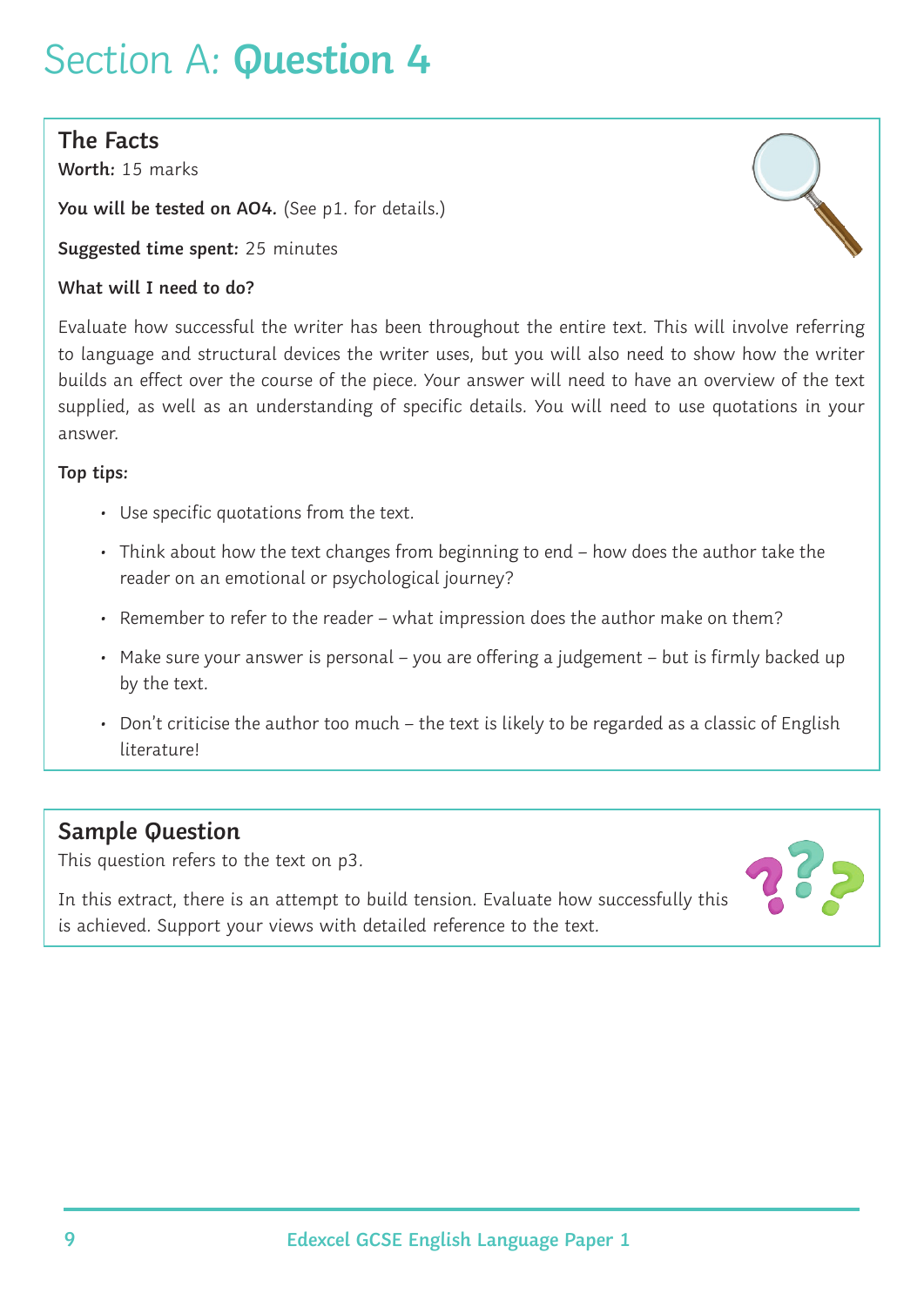#### **Sample Answer**

Read the following answer to the sample question. What is good about it, and what needs improvement? Can you write a better answer?

**The narrator starts by explaining that he is alone, which makes the reader realise that he has noone to help him if things get bad. He repeats his descriptions of the "wretched weather", which stresses how bad the weather is. The weather is really important in helping to set the mood of the piece.**

**He then goes on to describe the weather in more detail, saying the wind shaking the house is like "the discharges of a cannon" which makes it sound violent and makes us think he might be in danger. Then he lists how all the lamps have gone out so it is dark.**

**When he's described all the noises of clocks going off and the wind he then adds in a footstep on the stair which is quite spooky and adds to the feeling that something bad is going to happen. He then thinks about his "dead sister" which makes us think that something supernatural is happening. Then he goes out and looks and you can tell there is someone on the stairs and they stop, which is scary because you don't know who it is.**

**Finally they do speak and in a way it is worse because they ask for him by** name, so you know that whoever it is is coming for him which we also wonder why. **name, so you know that whoever it is is coming for him which makes us wonder why.** 

#### **Word Bank**

**The following phrases may be useful when writing your answer:**

The following phrases may be useful when writing your answer:

The writer/narrator uses / refers to / employs…

The writer/narrator builds / creates / develops…

The writer/narrator creates a mood / atmosphere / sense / feeling of…

The pace / rhythm of the text increases/decreases here so that…

The reader is given the impression that…

This is effective because…

This creates a feeling of… by…

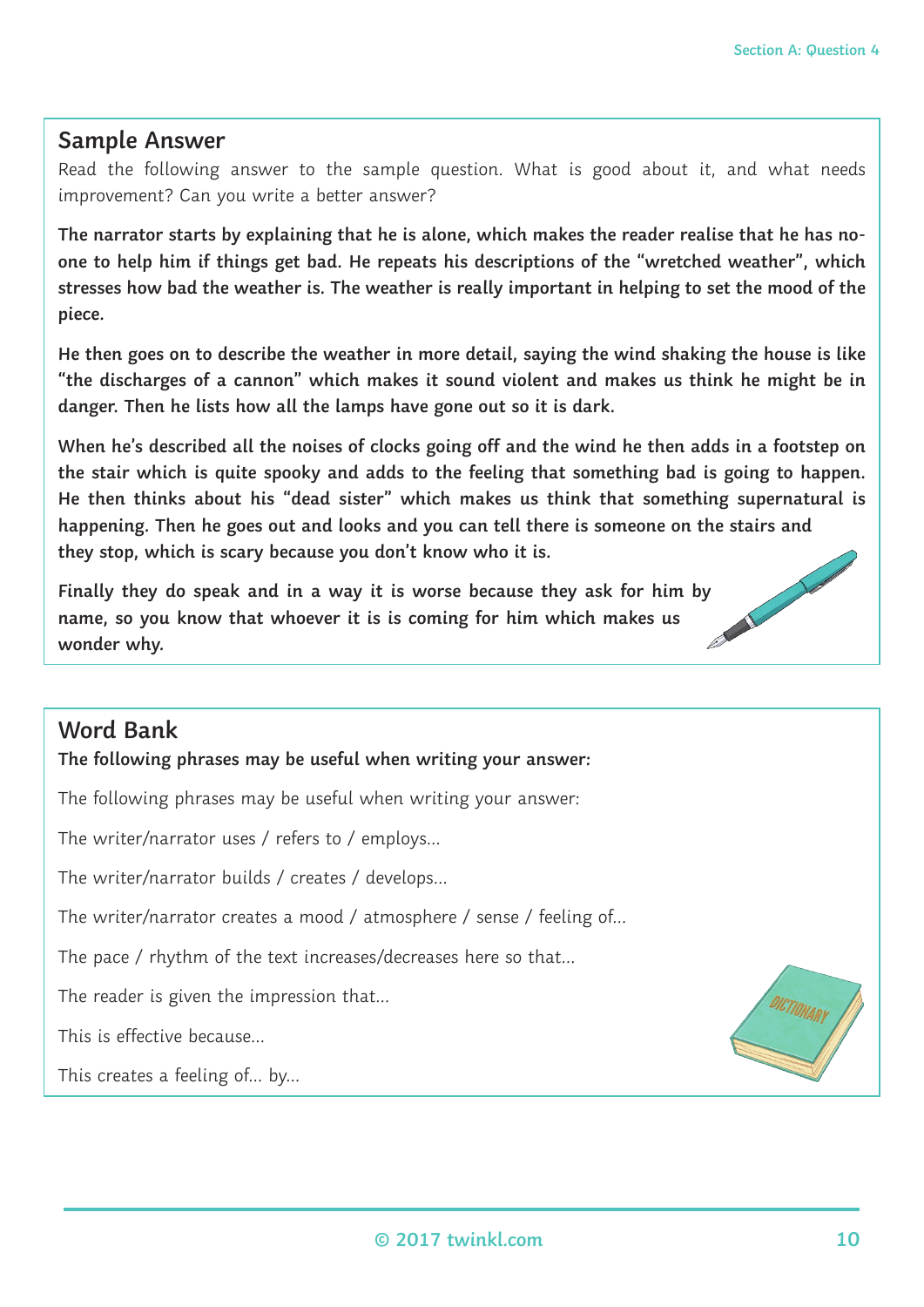## Section B: **Question 5/6**

### **The Facts**

**Worth:** 40 marks

**You will be tested on AO5 (24 marks) and AO6 (16 marks).** (See p1. for details.)



**Suggested time spent:** 45 minutes

#### **What will I need to do?**

Choose one of two possible tasks. These will both require you to write an engaging, imaginative fiction piece which could be based on your real experiences or entirely made up. It should be appropriate to the purpose, audience and form stated in the task. One of the tasks will include two images – you have the option of using one as a stimulus for your piece but you do not have to do this.

#### **Top tips:**

- Make sure your piece is carefully structured take two minutes to plan it first.
- Use a wide range of vocabulary, sentence structures and literary devices this is your opportunity to show off!
- Make sure you have read the question carefully it's important that your writing fits the task given.
- Take great care with spelling, punctuation and grammar 16 marks are available for technical accuracy.

## **Sample Question Either**

\*5 Write about a time when you, or someone you know, received an unexpected visitor. Your response could be real or imagined.

\*Your response will be marked for the accurate and appropriate use of vocabulary, spelling, punctuation and grammar.

#### \***Or**

6 Look at the images provided. Write about a scary experience. Your response could be real or imagined. You may wish to base your response on one of the images.

\*Your response will be marked for the accurate and appropriate use of vocabulary, spelling, punctuation and grammar.





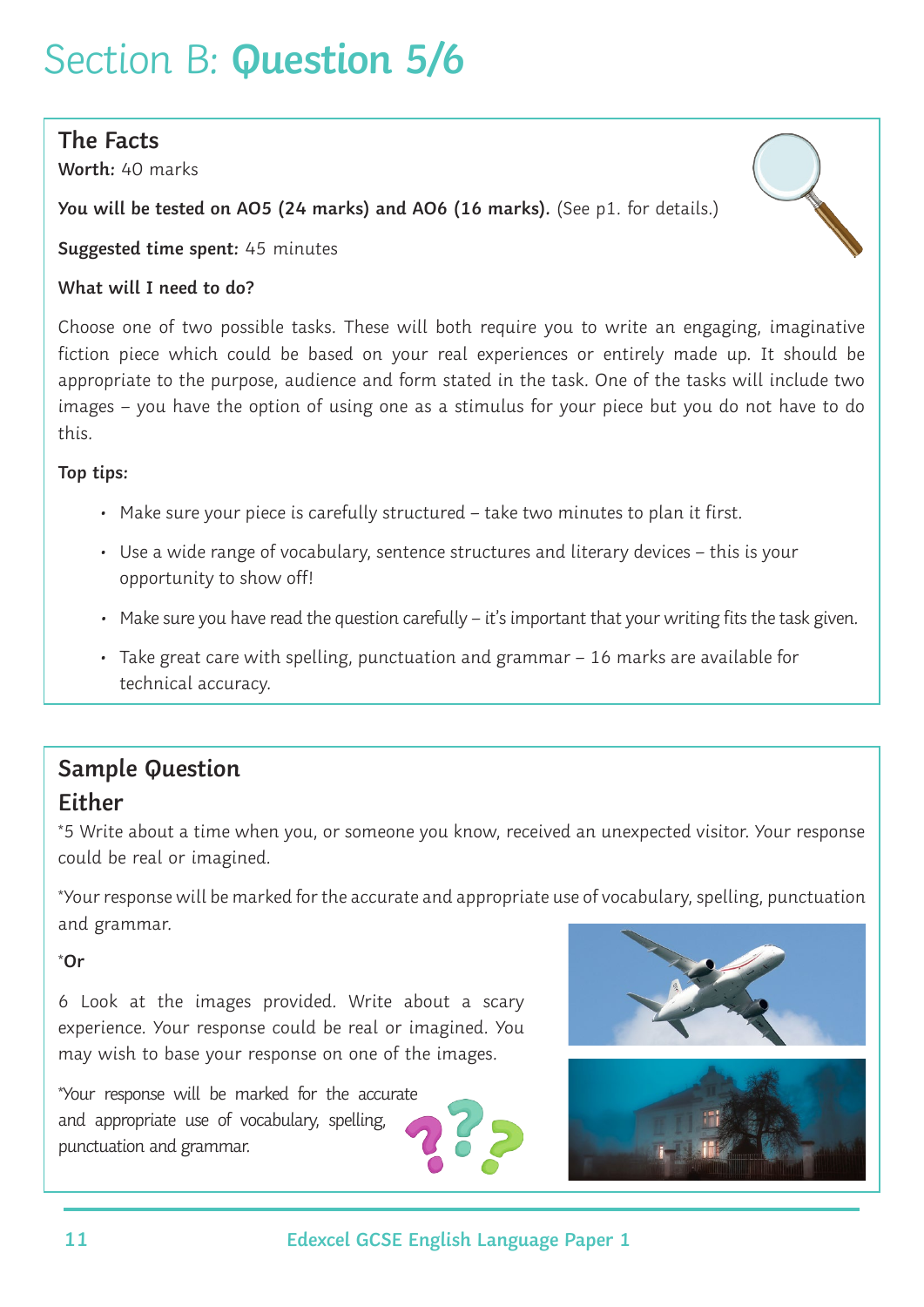#### **Sample Answer**

Read the following task. What is good about it, and what needs improvement? Can you write a better piece?

**As soon as I buckled my seatbelt I knew that something was wrong. I could just tell that something was'nt right and as we went down the runway I got more and more nervous. I wanted to shout out stop the plane I want to get off! but I did not dare because I new it would really upset my mum and dad.**

**We were meant to be going on a holiday of a lifetime and they were realy exited. They had'nt talked about anything else for week's and I new how important it was to them. We were going to florida and they had saved up for ages. But now I was not felling so sure i wanted to go.**

**The plane rose into the air and i felt my stomach do a backflip like one of the dancers off diversity. As it got higher and higher I could feel myself start to panic and I was sure I would start screaming. But I was a stone statue. At last we seemed to stop climbing and started just cruising along but I was still worried. Why had'nt the seatbelt lite gone off?**

**Suddenly there was an announcement over the speakers. "Ladys and gentleman there is a problem."**

**Suddenly everyone was screaming and my mum and dad looked really white like they had seen a ghost. Dont worry, I said it wil be ok.**

**They held my hand and we hung onto each other as we felt the plane turn round and start to go back to the airport. One of the wheels in the undercarriage had gone wrong which was why we couldn't keep going. I was panicking like mad but luckily eventually the plane made a safe landing. We all sighed a big sigh of releif! And we still got to go to florida and it was the best holiday ever.** 

| <b>Word Bank</b><br>Try including some of the following literary techniques in your writing: |                |                  |  |
|----------------------------------------------------------------------------------------------|----------------|------------------|--|
| Alliteration,                                                                                | Juxtaposition, | Personification, |  |
| Emotive language,                                                                            | Metaphor,      | Sibilance,       |  |
| Irony,                                                                                       | Onomatopoeia,  | Simile,          |  |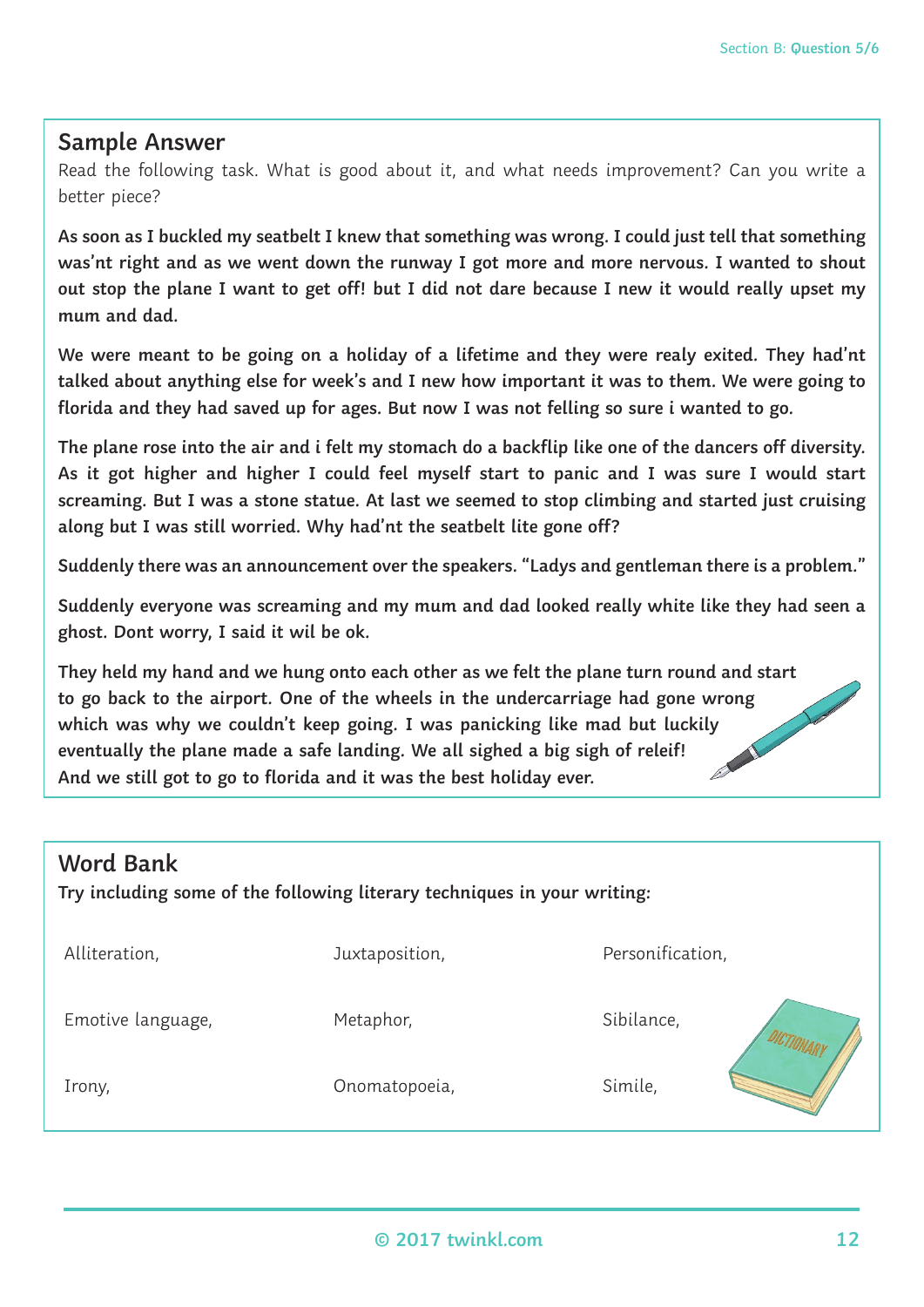# Final Tips

• When you know the time of your exam, work out what the timings for each question will be. e.g. Exam starts at 1.30pm:

| Reading the text:   | 1.30pm |
|---------------------|--------|
| Question 1:         | 1.38pm |
| Question 2:         | 1.40pm |
| Question 3:         | 1.45pm |
| Question 4:         | 1.55pm |
| Question 5/6:       | 2.20pm |
| Checking your work: | 3.05pm |
| End of exam:        | 3.15pm |

- If you miss your timings, don't panic. Move to the next question quickly you can always return to the previous one if you have time at the end.
- Read the text provided carefully. If you're unsure of what some of the words mean, try to work out their meanings by looking at their context in the sentence.
- Remember to read for **implied** meaning, as well as **surface** meaning.
- Read the questions very carefully. If need be, underline key words so you are sure what you are being asked.
- Look at the marks available and adapt your response accordingly. There is no point writing two pages for a six mark question and half a page for a 15 mark question.
- Write on your copy of the text if you want to. This is **your** exam paper annotate and highlight as you need.
- Keep quotations short a few words at most.
- Try to integrate quotations into your sentences, for example: **The narrator dislikes the man's coat. He says it is "ghastly". X The narrator dislikes the man's "ghastly" coat.**
- Never criticise an author. You can evaluate their work, using evidence from the text, but do not make sweeping statements about whether you personally like or dislike the text.
- Plan your written task a spider diagram, list or flow chart will help you to create cohesion in your writing.
- Pay attention to your spelling, punctuation and grammar. This is worth 16 marks in Section B of the exam. Don't make silly mistakes, such as forgetting to use capital letters correctly.
- Check your work carefully when you have finished. Use every minute you have!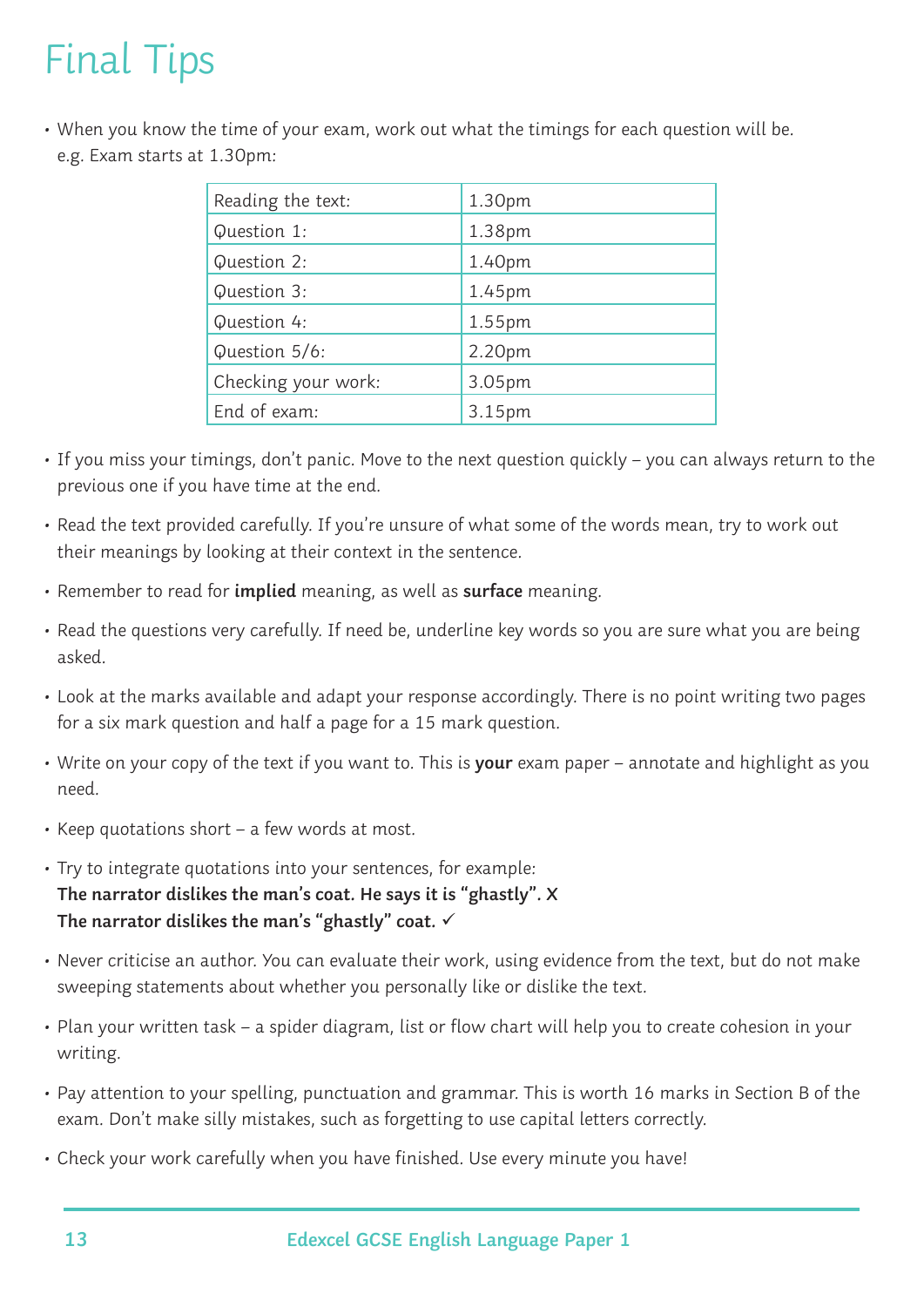# Believe in yourself. You are prepared and **you can do this!**